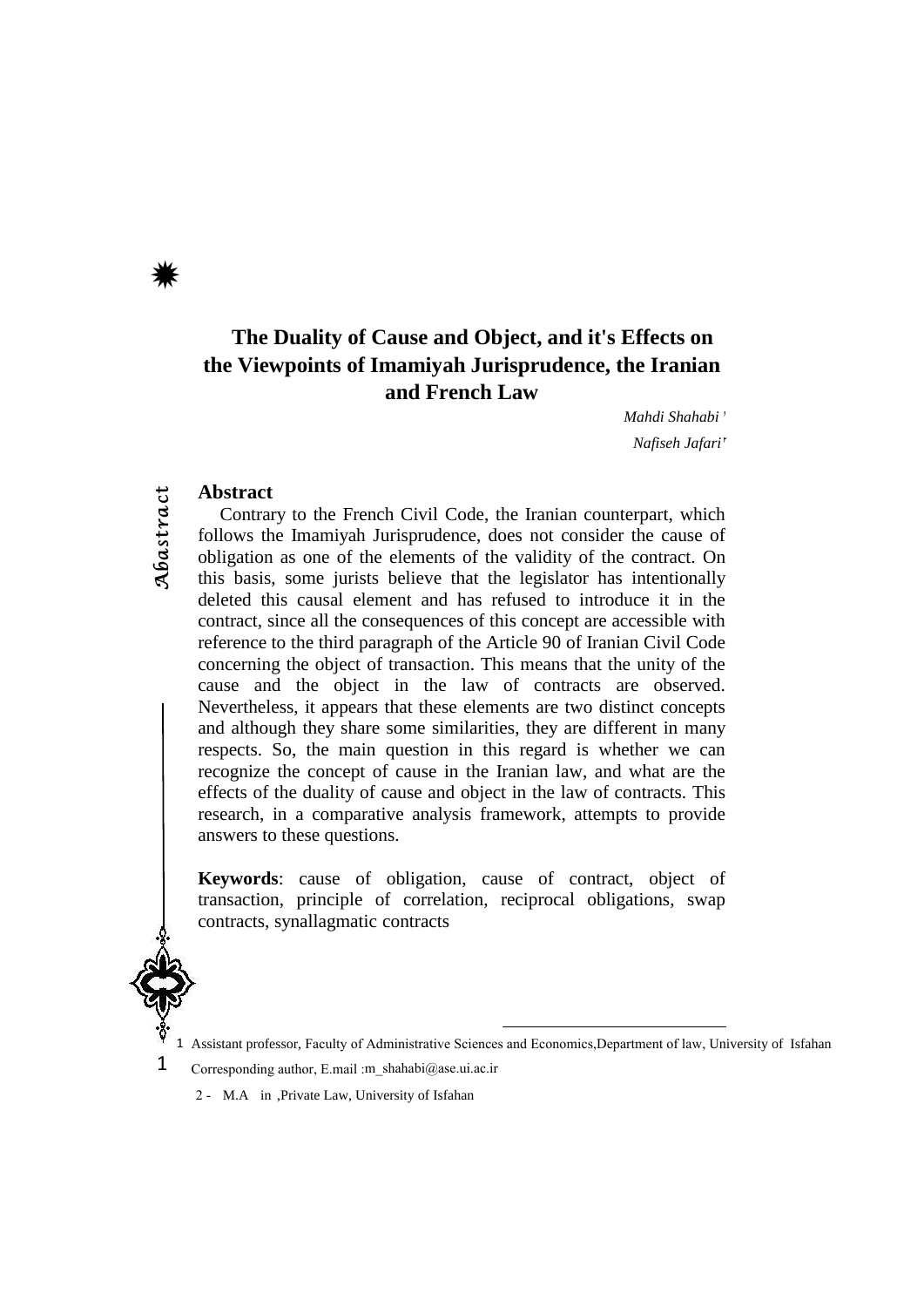# **A Comparative Analysis of the Nature and Cause of Creation of legal Acts and facts in the Iranian and French Law**

*Alireza Fasihizadeh* <sup>1</sup> *Azam Heydari* <sup>2</sup>

ی حقوق اسالم و رغب

\*

#### **Abstract**

Judicial acts and facts are the sources of legal relationships and responsibilities among human beings. An analysis of judicial nature and cause of the creation of the judicial acts and facts can prevent us from confusion in these concepts and in a similar fashion in the effects and judicial decisions related to them. The purpose of this article is to recognize and compare the nature and the cause of creation of judicial acts and facts in the Iranian and the French law. In a general sense, in the Iranian law, judicial acts have arbitrary characters, whereas judicial facts look real. However, in the French law, the judicial acts are subjective, whereas judicial facts are objective. In the Iranian law, the cause of judicial acts is an intention to perform an action, which is a sensual interplay, while in the French law, jurists believe that intention and consent are different entities, and that consent which is the cause of judicial acts has a sensual quality. Additionally, intention in the intentional judicial facts is a simple and material intention.

**Keywords:** arbitrary character, existential character, judicial acts, judicial facts, intention.



, Assistant professor, Faculty of Administrative Sciences and Economics 1Department of law, University of Isfahan, Corresponding author, E.mail: Fasihizadeh@ase.ui.ac.ir

2 - M.A in Private Law, University of Isfahan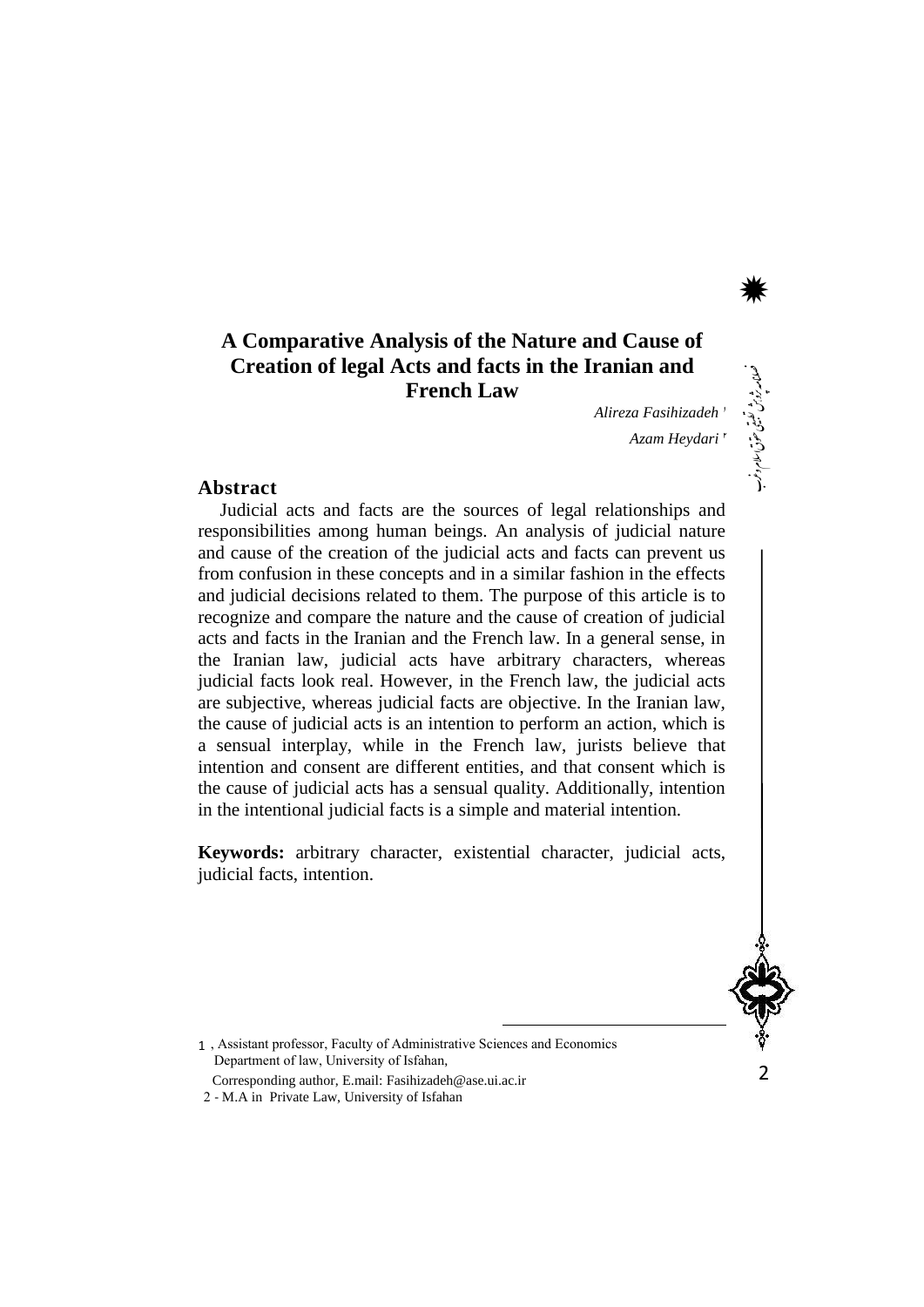### **The Avicenna's Contribution to the Natural Law Theory of Aquinas**

<sup>1</sup> *Seyed Mohammad Ghari Seyed Fatemi*

*Majid Nikouei*<sup>\*</sup>

#### **Abstract**

As discussed by many writers, Natural Law Theory of Aquinas undoubtedly bears a striking affinity with that of Aristotle and also with the Christian theology. This affinity has been followed by neglecting the impact of Islamic philosophy upon Natural Law theory of Aquinas. Analysing from the standpoint of Islamic philosophy, this article argues that the Aquinas notion of natural law theory substantively borrows its foundation from the Avicenna's remarks on ethics. A close analysis of their work suggests that Avicenna builds the foundation of Thomistic thought without establishing a theory of natural law. This analysis ends with an argument suggesting that the following four pillars of Avicenna's thought constitutes the theoretical underpinnings of Aquinas's natural law theory. These are: 1) the definition, the scope, and the function of practical reasoning as the source of natural law; 2) the non-eternal and contingent character of natural law; 3) the empty nature of the axiomatic first principle of Aquinas natural law which necessitates resorting to natural inclinations of man; and 4) the distinctive theological foundation of natural law.

**Keywords:** Avicenna, Aquinas, natural law, practical reasoning, moral statements.



3

1- Professor in Public and International Law, Shahid Beheshti University

2- Ph.D. student in Law, Shahid Beheshti University, Corresponding author, E.mail: [majid.nikouei@gmail.com](mailto:majid.nikouei@gmail.com)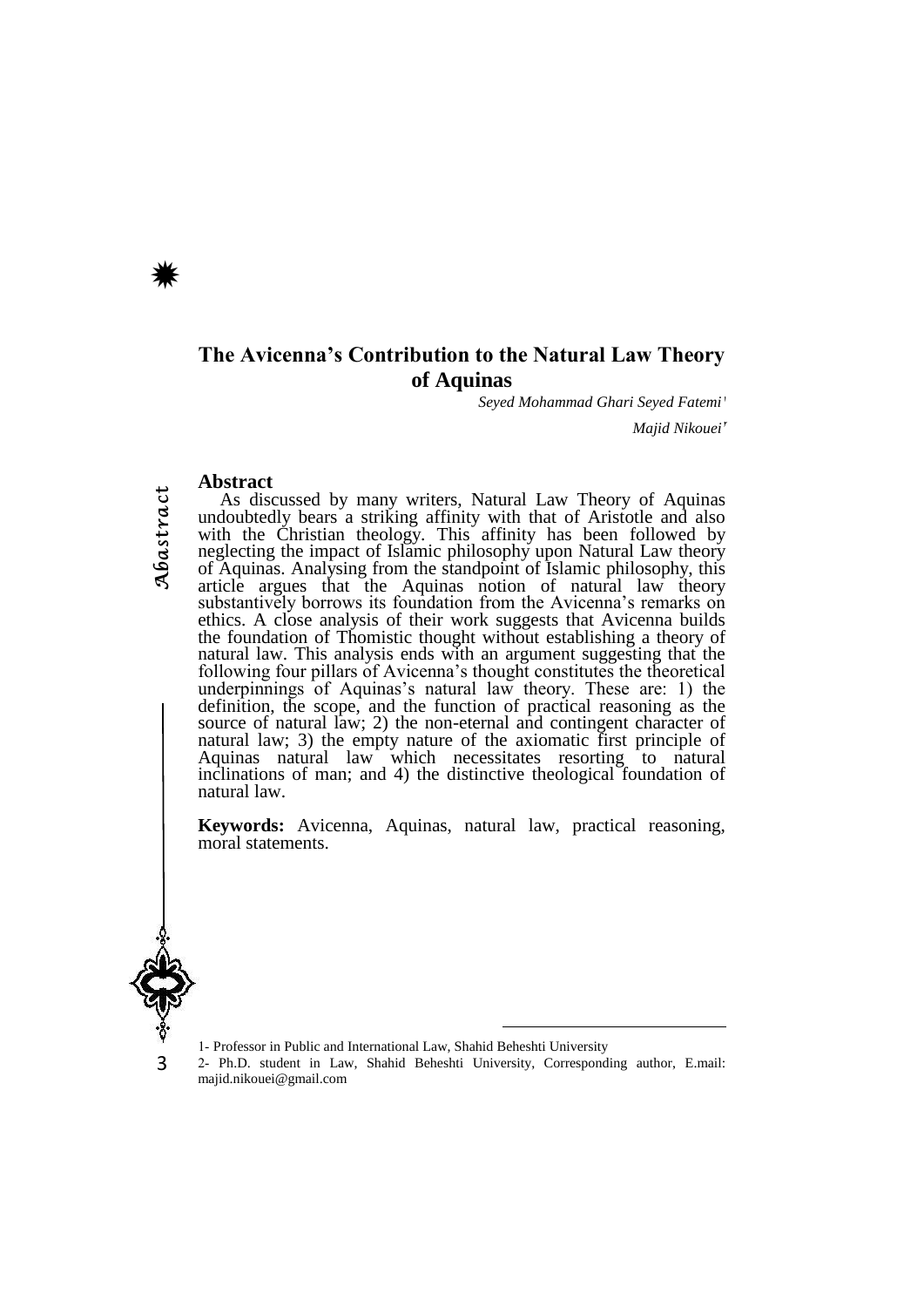### **The Jurisprudential and Legal Study of Misleading Commercial Advertisements**

*Hadi Ghabooli Dorafshan*<sup>1</sup> *Seyyed Mohammad Mostafa Bakhtiarvand* 3 *Akram Aghamohammadi*

#### **Abstract**

As a key element in each business strategy, commercial advertisements increase competition on the market through providing information and introducing goods and services. As a result, commercial advertisements play a vital role by transmitting information related to the products, and thereby they benefit both producers and consumers. Consequently, a modern capital economy without commercial advertisements is hardly imaginable nowadays. Nevertheless, by providing misleading or false information and by using confusing trademarks, some commercial advertisements mislead the consumers and cause liabilities towards them and sometimes towards the competitors (usually intellectual property owners). Through a descriptive approach, the present study explains the concept and the status of misleading commercial advertisements in the legal systems of the European Union, the United States, the Islamic Republic of Iran, and the *Imamiyah* Jurisprudence, and paves the way for the Iranian legislator to enact exact and effective laws in this field.

**Keywords:** misleading commercial advertisements, unfair commercial practices, consumer protection, No-Harm (*La Zarar*) Rule.



ی حقوق اسالم و رغب

\*

- 1- Assistant professor, Department of Theology, Ferdowsi University, Corresponding author, E.mail[: h.ghaboli@um.ac.ir](mailto:h.ghaboli@um.ac.ir)
- 2 Assistant professor in Intellectual Property Law, The faculty of Law, University of Qom
- 3 -M.A in Intellectual Property Law, University of Qom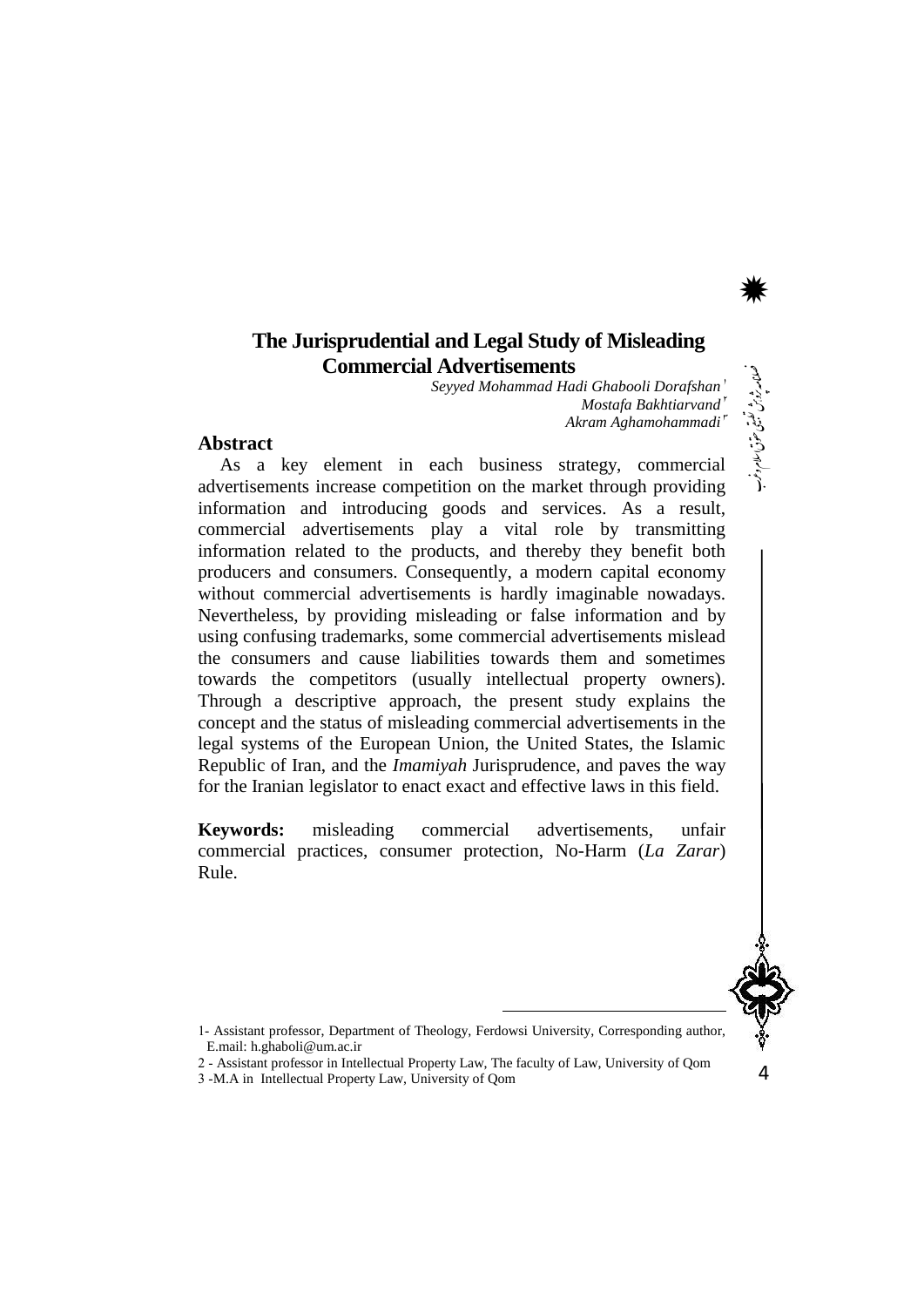### **Right to Healthy Environment From the perspective of international human and Islamic law**

*Mohsen Ghadir***<sup>1</sup>**

#### **Abstract**

Abastract

Nature has always been considered as the most important foundation of human life. As a result, respecting the environment has kept to be been significant in all period of man's history. Although respecting the environment has been a concern of contemporary international law, and as a result, it forms the branch of international environmental law, it has not been able to sufficiently protect the environment for the present and future generations. Consequently, this emerges the unity between environment and human rights. So the environmental rights as a new type of human rights instruments were formed in the framework of the third generation of human rights. From the point of view of Islam as a comprehensive religion, there is a strong connection between human beings and the environment. In Islamic teachings, man has an authority over the nature in order to reasonably benefit from it and to prevent it from degeneration. In Islam, as seen in the Quran, this right has been recognized and it is examined from several respects. Specifically, it teaches humanity to use the environment as an instance of divine blessings in which the rights of the future generations are observed.

**Keywords:** Islam, international environmental law, international human rights instruments, integrity law, environmental law.



5

1- Assistant Professor in International Law, University of Qom, E.mail: Munhadir@Gmail.com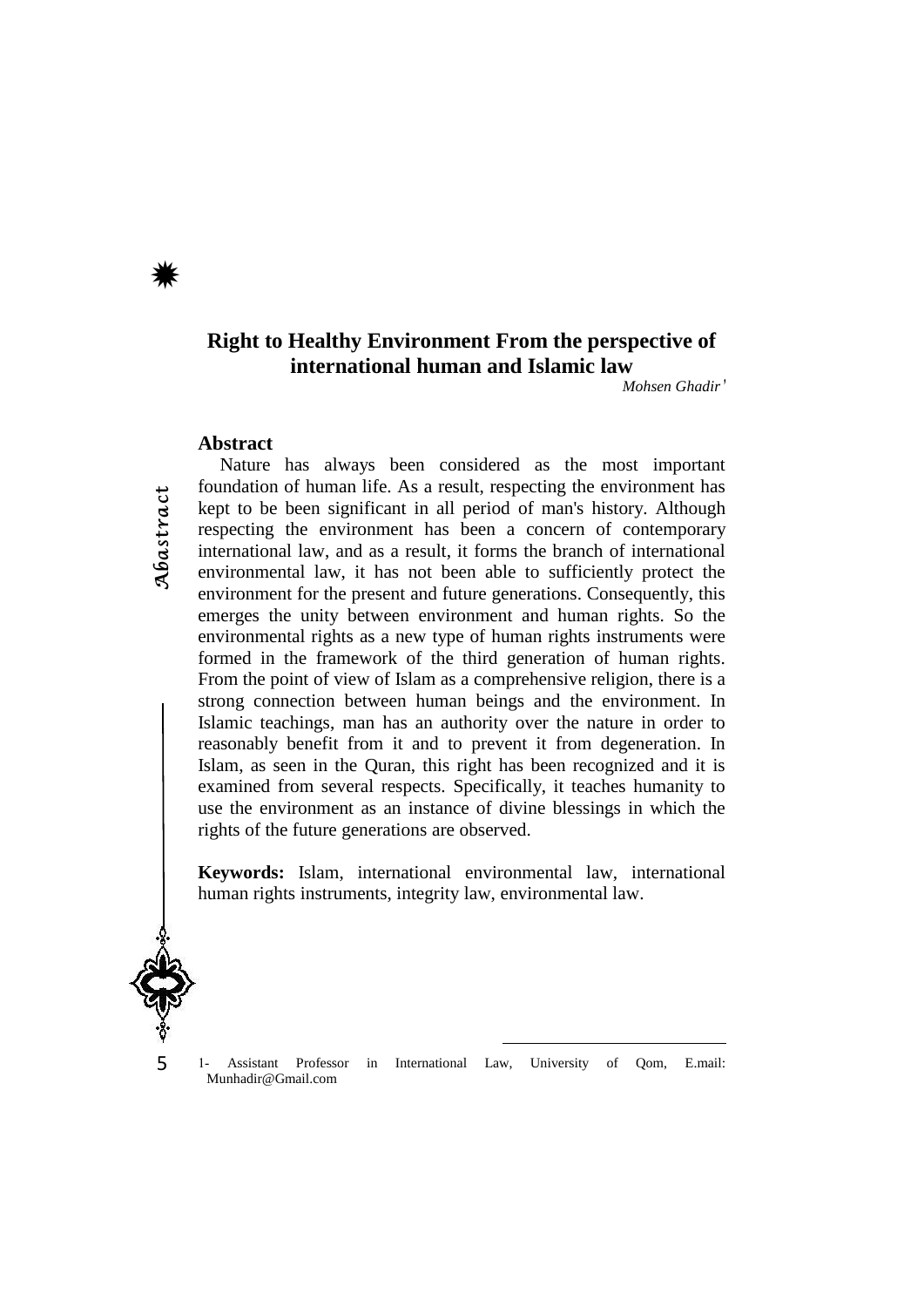### **Rethinking Criminal defenses of Necessity and Duress in Dubious Cases**

*Jalaloddin Qiassi* <sup>1</sup> **Seyyed Mohsen Qaemfard** 

#### **Abstract**

Duress and necessity have always been considered as a defence in criminal liabilities. Due to different practical legal effects, it seems inevitable to recognize their distinction. As there is in some way uncertainty about the individual inclusion of these two conceptions, it seems effective to apply some rules. Occasionally a rule does not work in the determination of cases and one has to resort to one principle. In this article we attempt to investigate concepts like; *zarurat* "necessity" and *ezterar* compulsion" practical effects of discussion and applicable criteria such as danger, threat, existence of third party, determination or selection of act and enforcement of threat by the threatening. Then, we explain how and when one should resort to the original principle, if the hesitation is still present. Meanwhile, this article addresses the western concept of "situational duress" which is established to deal with these sorts of dubious cases.

**Keywords:** criminal defence, ezterar, zarurat, duress, situational duress.



6

ی حقوق اسالم و رغب

\*

1 - Associate professor in criminal law and criminology, The faculty of Law, University of Qom

<sup>2</sup> - Faculty Member in law, University of Isfahan, Corresponding author, E.mail: Ghaemfard110@Yahoo.com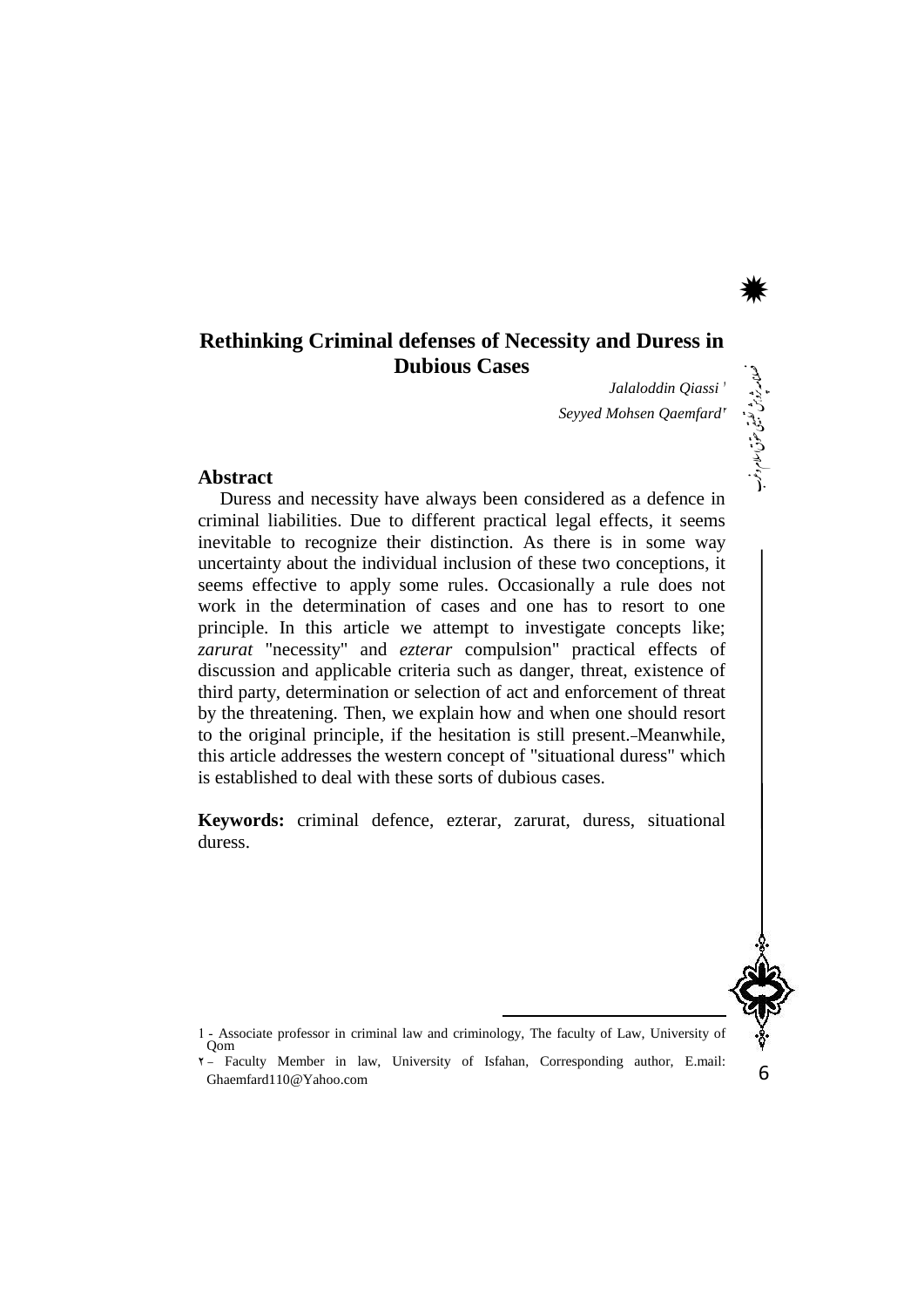Abastract

# **The Feasibility of Implementing the Theory of Good Governance in Muslim Societies with an Emphasis on the Government of the Islamic Republic of Iran**

*Mohammad Hadi Mofatteh<sup>1</sup>* 

Gholamali Oassemi<sup>r</sup>  $Nasrin$ *Kordnezhad*<sup>r</sup>

### **Abstract**

After the failure of theories concerning the notion of government, the theory of good governance was introduced by the international institutions like the United Nations Commission on Human Rights and The World Bank Group in the recent decades. This theory puts emphasis on the strength of the governments. According to this theory, the way to achieve this goal is to revise the concept of governance. Examining this theory in the West has caused some concerns about its implementation in the Islamic societies. In this article, varrying opinions about this issue have been discussed with the viewpoints of its advocates and the opponents. The authors of the present study do not admit the ideas of neither group. Conversely, they believe that the theory of good governance and the excellent principles introduced in it can be accountable as a human experience. In this way, following the Islamic foundations concerning governance, like the principle of Islamic governance and some other rules concerning it, which are taken from the Holy Quran and the Islamic traditions, the theory of good governance can conditionally be applicable if it can observe the foundations of the Islamic governance.

**Keywords:** governance, good governance, government, Islamic Republic of Iran.



7

- 1 Assistant Professor, the Faculty of Theology, University of Qom
- 2 Assistant Professor in International Law, University of Qom
- $\mathbf{v}$  Ph.D. student in comparative commentary, University of Qom, Corresponding author, E.mail: kordnejad@yahoo.comn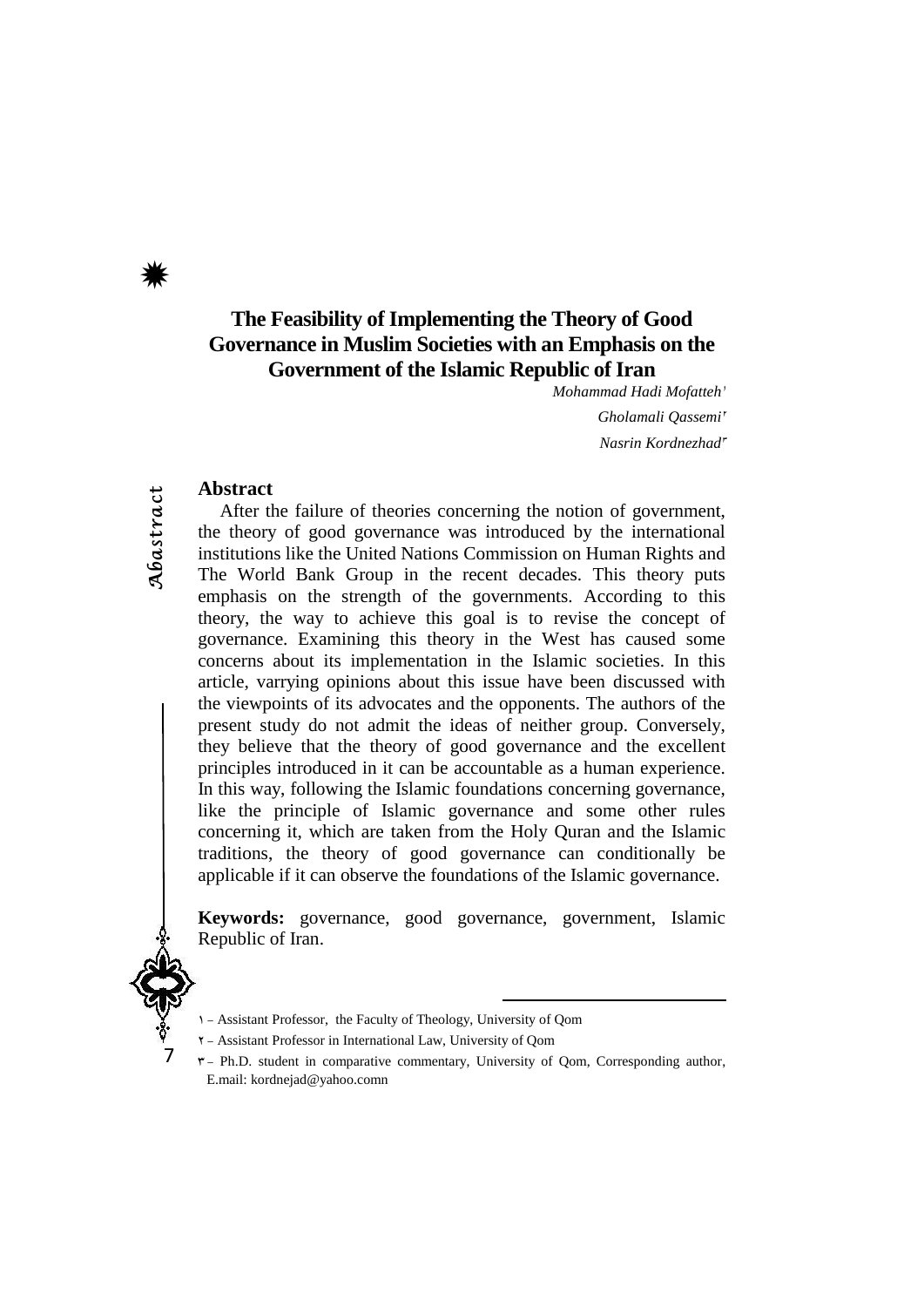### **Contents**

1- The Duality of Cause and Object, and it's Effects on the Viewpoints of Imamiyah Jurisprudence, the Iranian and French Law 1

*Mahdi Shahabi Nafiseh Jafari* 

2- A Comparative Analysis of the Nature and Cause of Creation of legal Acts and facts in the Iranian and French Law 25 *Alireza Fasihizadeh Azam Heydari* 

3- The Avicenna's Contribution to the Natural Law Theory of Aquinas 49 Seyed Mohammad Ghari Seyed Fatemi *Majid Nikouei* 

4- The Jurisprudential and Legal Study of Misleading Commercial Advertisements 77 *Seyyed Mohammad Hadi Ghabooli Dorafshan Mostafa Bakhtiarvand Akram Aghamohammadi* 

5- Right to Healthy Environment From the perspective of international human and<br>Islamic law Islamic law

*Mohsen Ghadir* 

6- Rethinking Criminal defenses of Necessity and Duress in Dubious Cases 125 *Jalaloddin Qiassi Seyyed Mohsen Qaemfard* 

7- The Feasibility of Implementing the Theory of Good Governance in Muslim Societies with an Emphasis on the Government of the Islamic Republic of Iran  *Mohammad Hadi Mofatteh Gholamali Qassemi Nasrin Kordnezhad*